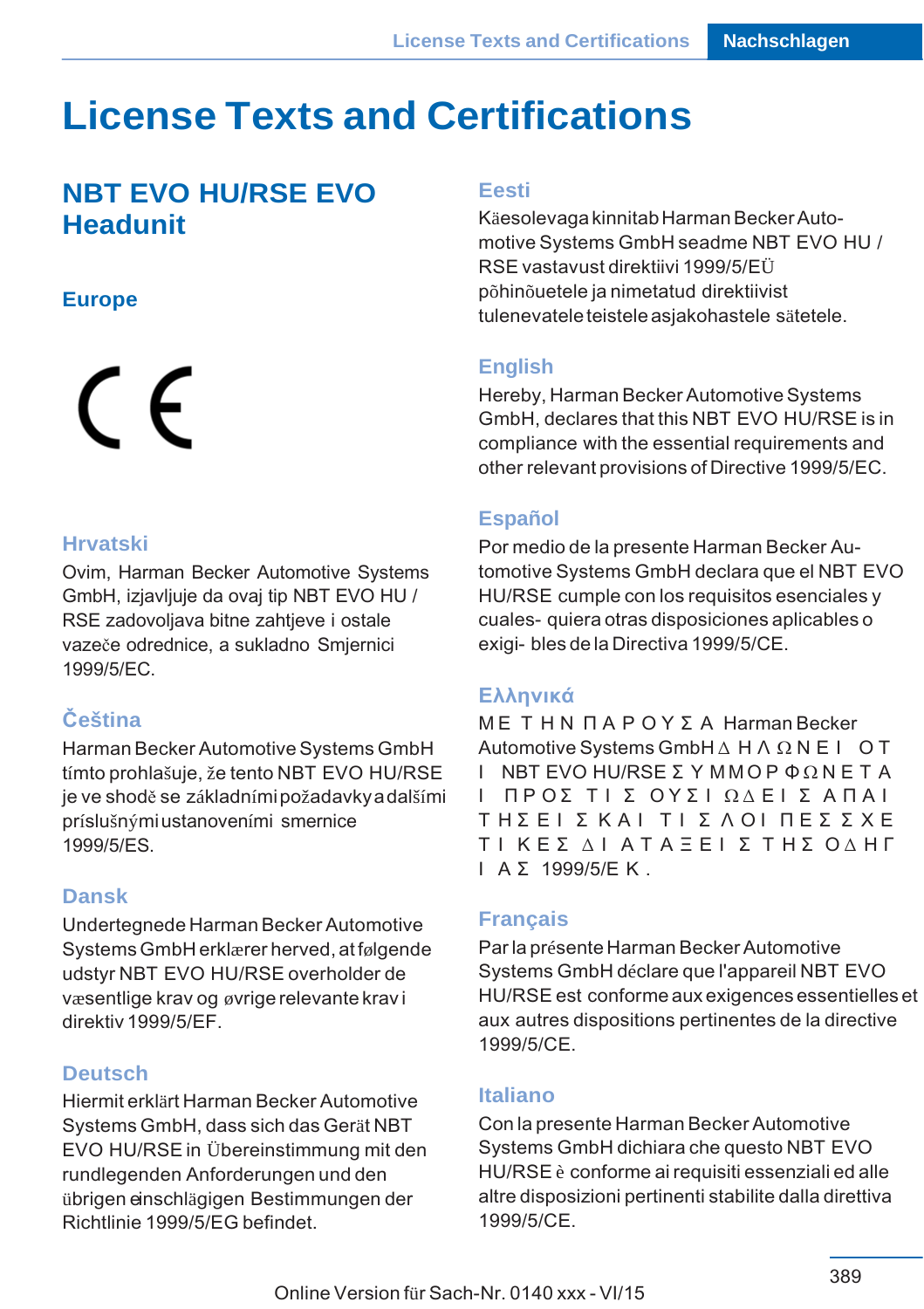#### **Latviešu**

Ar šo Harman Becker Automotive Systems GmbH deklarē, ka NBT EVO HU/RSE atbilst Direktīvas 1999/5/EK būtiskajām prasībām un citiem ar to saistītajiem noteikumiem.

#### **Lietuvių**

Šiuo Harman Becker Automotive Systems GmbH deklaruoja, kad šis NBT EVO HU/RSE atitinka esminius reikalavimus ir kitas 1999/5/EB Direktyvos nuostatas.

#### **Nederlands**

Hierbij verklaart Harman Becker Automotive Systems GmbH dat het toestel NBT EVO HU/RSE in overeen-stemming is met de essentiële eisen en de andere relevante bepalingen van richtlijn 1999/5/EG.

#### **Malti**

Hawnhekk, Harman Becker Automotive Sys‐ tem GmbH, jiddikjara li dan NBT EVO HU/RSE jikkonforma mal-ħtigijiet essenzjali u ma provvedimenti oħrajn relevanti li hemm fid- Dirrettiva 1999/5/EC.

#### **Magyar**

Alulírott, Harman Becker Automotive Systems GmbH nyilatkozom, hogy a NBT EVO HU/RSE megfelel a vo‐ natkozó alapvető követelményeknek és az 1999/5/EC irányelv egyéb előírásainak.

#### **Polski**

Niniejszym Harman Becker Automotive Sys‐ tems GmbH oświadcza, że NBT EVO HU/RSE jest zgodny z zasadniczymi wymogami oraz pozostałymi sto‐ sownymi postanowieniami Dyrektywy 1999/5/EC.

#### **Português**

Harman Becker Automotive Systems GmbH declara que este NBT EVO HU/RSE está conforme com os requisitos essenciais e outras disposições da Directiva 1999/5/CE.

#### **Slovensko**

Harman Becker Automotive Systems GmbH izjavlja, da je ta NBT EVO HU/RSE v skladu z bistvenimi zah‐ tevami in ostalimi relevantnimi določili direktive 1999/5/ES.

#### **Slovensky**

Harman Becker Automotive Systems GmbH týmto vyhlasuje, že NBT EVO HU/RSE spĺňa základné požia‐ davky a všetky príslušné ustanovenia Smernice 1999/5/ES.

#### **Suomi**

Harman Becker Automotive Systems GmbH vakuuttaa täten että NBT EVO HU/RSE tyyppinen laite on di‐ rektiivin 1999/5/EY oleellisten vaatimusten ja sitä koskevien direktiivin muiden ehtojen mukainen.

#### **Svenska**

Härmed intygar Harman Becker Automotive Systems GmbH att denna NBT EVO HU/RSE står I överens- stämmelse med de väsentliga egenskapskrav och övriga relevanta bestämmelser som framgår av direktiv 1999/5/EG.

### **Íslenska**

Hér með lýsir Harman Becker Automotive Sys‐ tems GmbH yfir því að NBT EVO HU/RSE er í samræmi við

grunnkröfur og aðrar kröfur, sem gerðar eru í tilskipun 1999/5/EC.

#### **Norsk**

Harman Becker Automotive Systems GmbH erklærer herved at utstyret NBT EVO HU/RSE er i samsvar med de grunnleggende krav og øvrige relevante krav i direktiv 1999/5/EF.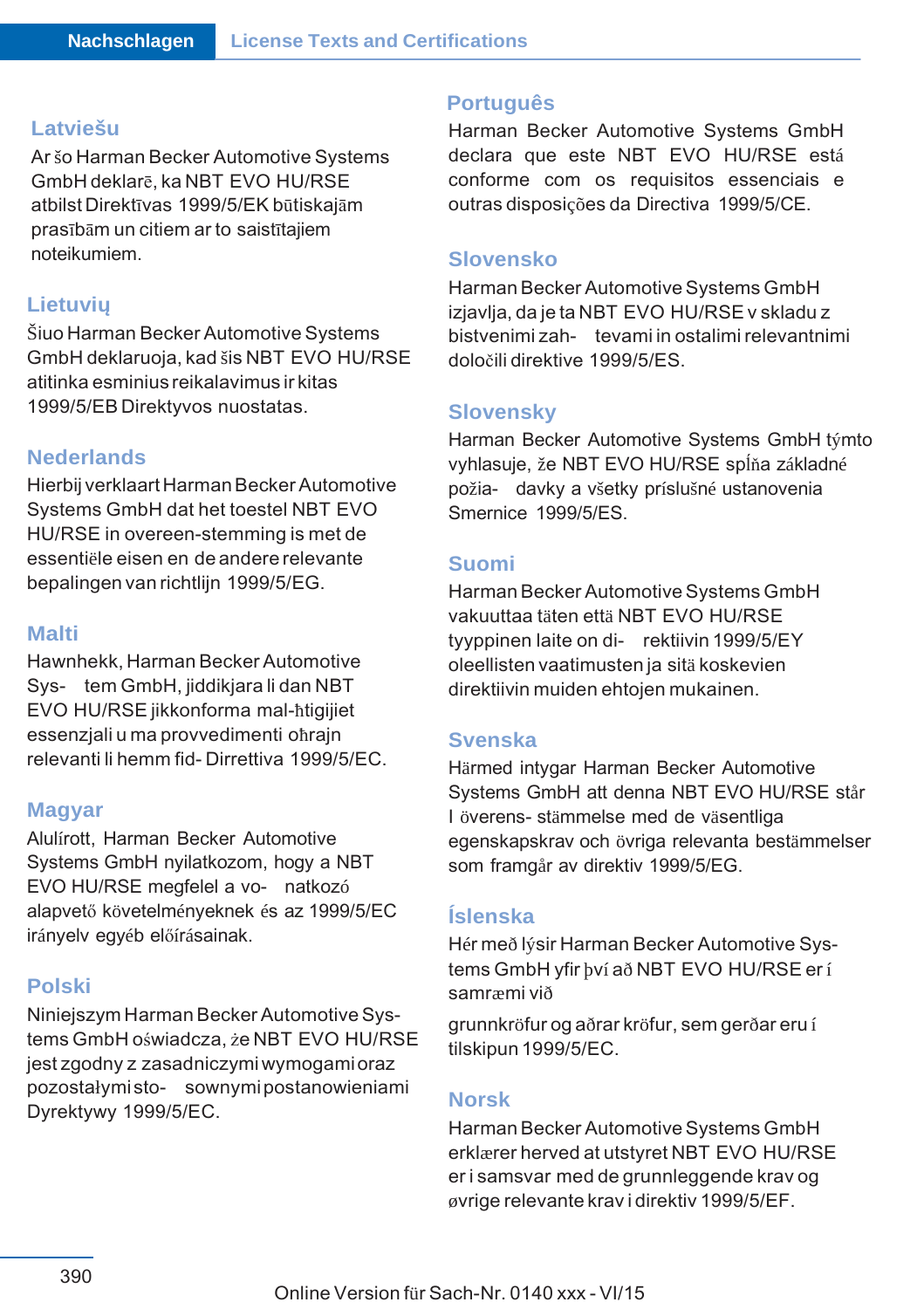# **USA (FCC) and Canada (IC)**

#### FCC WARNING

Changes or modifications not expressly approved by the party responsible for compliance could avoid the user's authority to operate the equipment.

#### **NOTICE**

This equipment has been tested and found to comply with the limits for a Class B digital device, pursuant to part 15 of the FCC Rules. These limits are designed to provide reason‐ able protection against harmful interference in a residential installation.

This equipment generates, uses and can ra‐ diate radio frequency energy and, if not instal‐ led and used in accordance with the instructi‐ ons, may cause harmful interference to radio communications. However, there is no guarantee that interference will not occur in a particular installation. If this equipment does cause harmful interference to radio or television reception, which can be determined by turning the equipment on and off, the user is encoura‐ ged to try to correct the interference by one or more of the following measures:

- $\triangleright$  Reorient or relocate the receiving antenna.
- $\triangleright$  Increase the separation between the equipment and receiver.
- $\triangleright$  Connect the equipment into an outlet on a circuit different from that to which the re‐ ceiver is connected.
- ▷ Consult the dealer or an experienced radio/TV technician for help.

This equipment complies with FCC an IC radiation exposure limits set forth for uncontrolled equipment and meets the FCC radio frequency (RF) Exposure Guidelines in Supplement C to OET65 and RSS-102 of the IC radio frequency (RF) Exposure rules. This equipment has very low levels of RF energy that it deemed to comply without maximum

permissive exposure evaluation (MPE). But it is desirable that it should be installed and operated with at least 20 cm and more between the radiator and person's body (excluding extremeties: hands, wrists, feet and legs).

This device complies with Part 15 of the FCC Rules. Operation is subject to the following two conditions: (1) this device may not cause harmful interference, and (2) this device must accept any interference received, including in‐ terference that may cause undesired opera‐ tion.

(This device complies with Part 15 of the FCC Rules and RSS-Gen of IC Rules.) Operation is subject to the following two conditions: (1) this device may not cause harmful interference, and (2) this device must accept any interference received, including interference that may cause undesired operation of this device.

This class [\*] digital apparatus complies with Canadian ICES-003.

Cet appareil numerique de la classe [\*] est conforme a la norme NMB-003 du Canada.

#### **NBT EVO HU/RSE EVO HU**

#### **USA**

#### FCC ID: T8GB140

This device complies with Part 15 of the FCC Rules. Operation is subject to the following two conditions: (1) This device may not cause harmful interference, and (2) the device must accept any interference received, including interference that may cause undesired operation.

#### Caution:

Changes or modifications not expressly appro‐ ved by the party, responsible for compliance, could void the user's authority to operate the equipment.